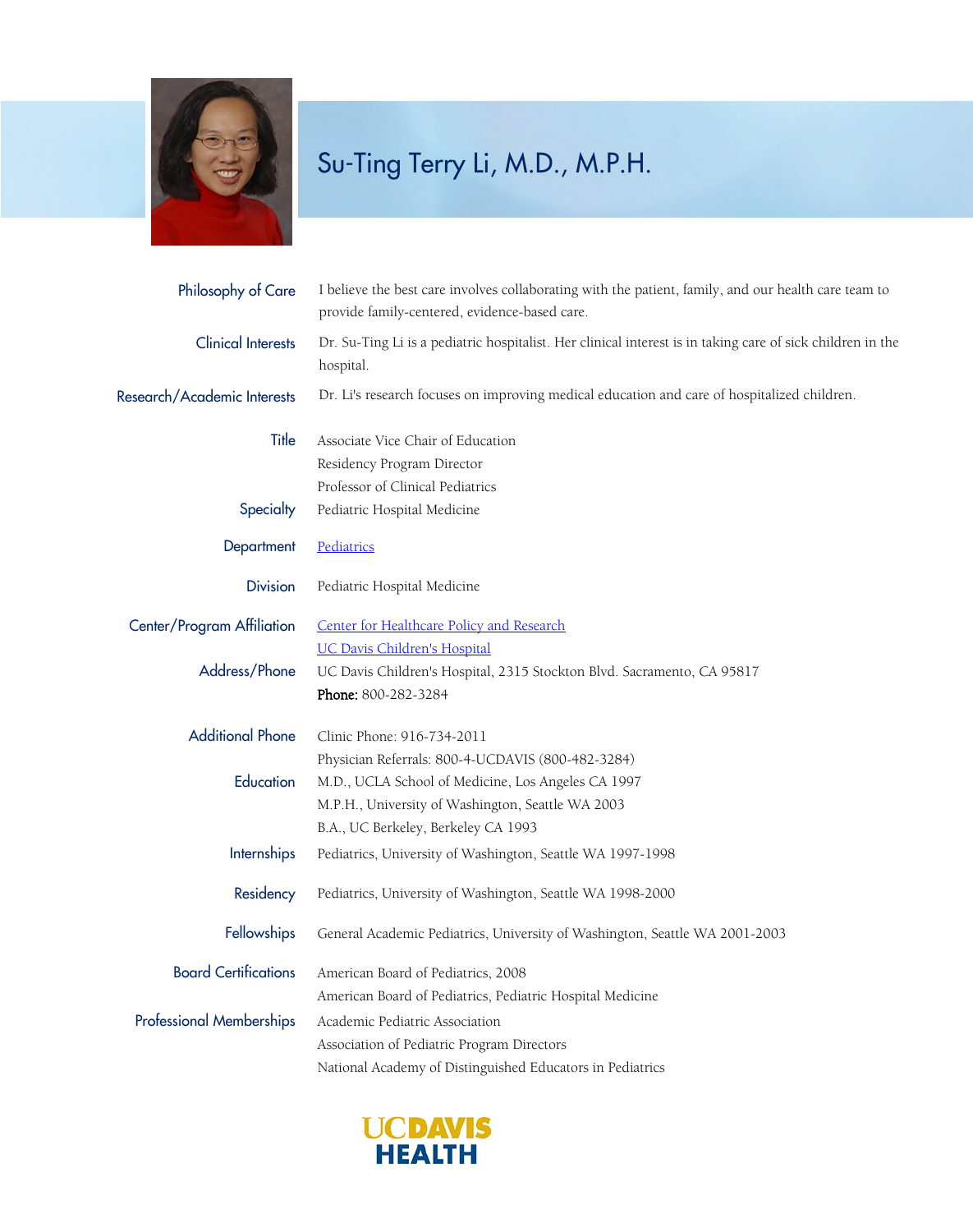

## Su-Ting Terry Li, M.D., M.P.H.

Society for Pediatric Research

| <b>Honors and Awards</b>          | Association of Pediatric Program Directors' Research Award, 2015<br>American Academy of Pediatrics Section on Hospital Medicine Pediatric Hospital Medicine<br>Research Award, 2007                                                                                                                                                                                                                                                                                                                                                                      |
|-----------------------------------|----------------------------------------------------------------------------------------------------------------------------------------------------------------------------------------------------------------------------------------------------------------------------------------------------------------------------------------------------------------------------------------------------------------------------------------------------------------------------------------------------------------------------------------------------------|
| <b>Select Recent Publications</b> | To view a detailed list of Dr. Li's publications, please click here.                                                                                                                                                                                                                                                                                                                                                                                                                                                                                     |
|                                   | Reed S, Mink R, Li ST. Utility of Residency Milestones Reported to Fellowship Program Directors:<br>A National Survey of Pediatric Fellowship Program Directors. Academic Pediatrics. 2020;20(5):<br>696-702.                                                                                                                                                                                                                                                                                                                                            |
|                                   | Weiss P, Li ST. Leading Change to Address the Needs and Well-being of Trainees During the<br>COVID-19 Pandemic. Academic Pediatrics. 2020;20(6):735-741.                                                                                                                                                                                                                                                                                                                                                                                                 |
|                                   | McBride AL, Li ST, Turner TL, Vinci RJ. Roles, Responsibilities, and Value of a Vice Chair of<br>Education in Academic Pediatric Departments. Journal of Pediatrics. 2020;217:2-6.e1.                                                                                                                                                                                                                                                                                                                                                                    |
|                                   | Schumacher DJ, West DC, Schwartz A, Li ST, Milstein L, Griego EC, Turner T, Herman BE,<br>Englander R, Hemond J, Hudson V, Newhall L, McNeal Trice K, Baughn J, Guidace E, Famiglietti<br>H, Tolentino J, Gifford K, Carraccio C, for the Association of Pediatric Program Directors<br>Longitudinal Educational Assessment Research Network General Pediatrics Entrustable<br>Professional Activities Study Group. Longitudinal Assessment of Resident Performance Using<br>Entrustable Professional Activities. JAMA Open Network. 2020;3(1):e1919316. |
|                                   | Abramson EL, Naifeh MM, Stevenson MD, Li ST. Scholarly Collaboration, Mentorship, and<br>Friendship: A New Model for Success in Academic Medicine. Academic Pediatrics. 2019;19(8):<br>860-864.                                                                                                                                                                                                                                                                                                                                                          |
|                                   |                                                                                                                                                                                                                                                                                                                                                                                                                                                                                                                                                          |

Borman-Shoap E, Li ST, St Clair NE, Rosenbluth G, Pitt S, Pitt MB. Knowing Your Personal Brand: